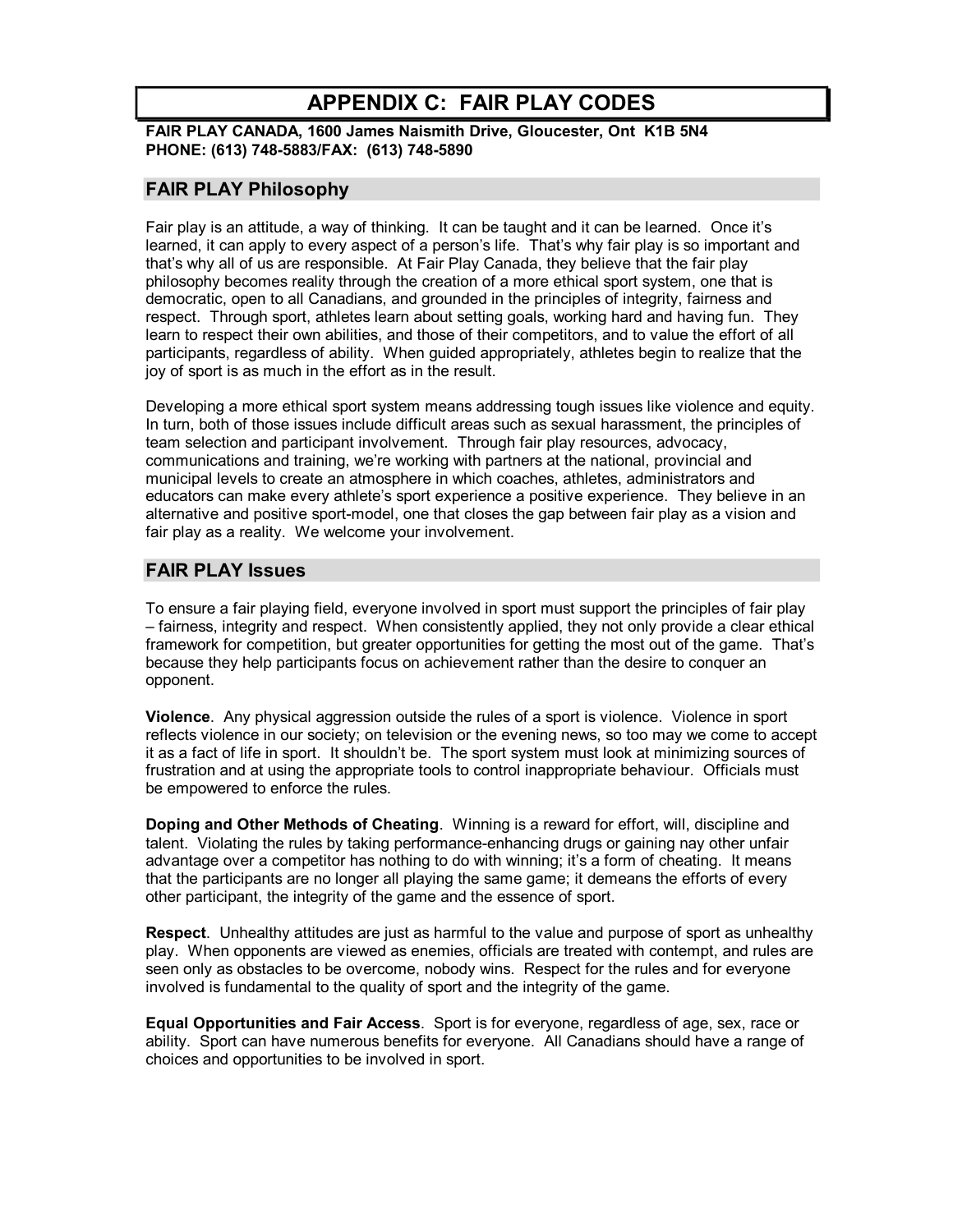### **FAIR PLAY: An Athlete's Role**

Everyone involved in sport, from parents and spectators to athletes, officials and coaches, can and should play a part in promoting fair play. And the easiest way to do this is to lead by example; to always respect the written and unwritten rules of the game. It is also essential to learn how to constructively manage stress so that fair play skills and instincts will not be lost in the heat of competition. Here are some examples of how you can incorporate fair play into your sport or recreation activity.

#### **As an athlete you have an opportunity to get the best out of sport. You can:**

- Participate because you want to, not just because your parent or coach wants you to.
- Co-operate and respect your coach, teammates and opponents, because without them, there would be no game.
- · Always try to control your temper. Competition is stressful and can provoke powerful emotions, but fighting and mouthing off spoil the game for everyone.
- Remember that winning isn't everything. While it's great to win, it should always be fun to play.

## *FAIR PLAY CODES FOR ATHLETES*

- 1. I will participate because I want to, not just because my parents or coaches want me to.
- 2. I will play by the rules, and in the spirit of the game.
- 3. I will control my temper fighting and mouthing off can spoil the activity for everybody.
- 4. I will respect my opponents.
- 5. I will do my best to be a true team player.
- 6. I will remember that winning isn't everything that having fun, improving skills, making friends and doing my best are also important.
- 7. I will acknowledge all good players/performances those of my team and of my opponents.
- 8. I will remember that coaches and officials are there to help me. I will accept their decisions and show them respect.

### **FAIR PLAY: A Coach's Role**

Everyone involved in sport, from parents and spectators to athletes, officials and coaches, can and should play a part in promoting fair play. And the easiest way to do this is to lead by example; to always respect the written and unwritten rules of the game. It is also essential to learn how to constructively manage stress so that fair play skills and instincts will not be lost in the heat of competition. Here are some examples of how you can incorporate fair play into your sport or recreation activity.

#### **As a coach you are a role model and leader, and have significant impact on your athletes' attitudes. You can:**

- · Encourage your team to respect the opposing team and the rules of the game, to accept the judgements of officials and opposing coaches without argument.
- · Teach your players how to manage conflict and stress, and use good judgement in tough situations.
- · Avoid overplaying talented players and allow average players equal playing time.
- Remember that children need a coach they can respect. Be generous with praise and set a good example.

## *FAIR PLAY CODES FOR COACHES*

1. I will be reasonable when scheduling games and practices, remembering that young athletes have other interests and obligations.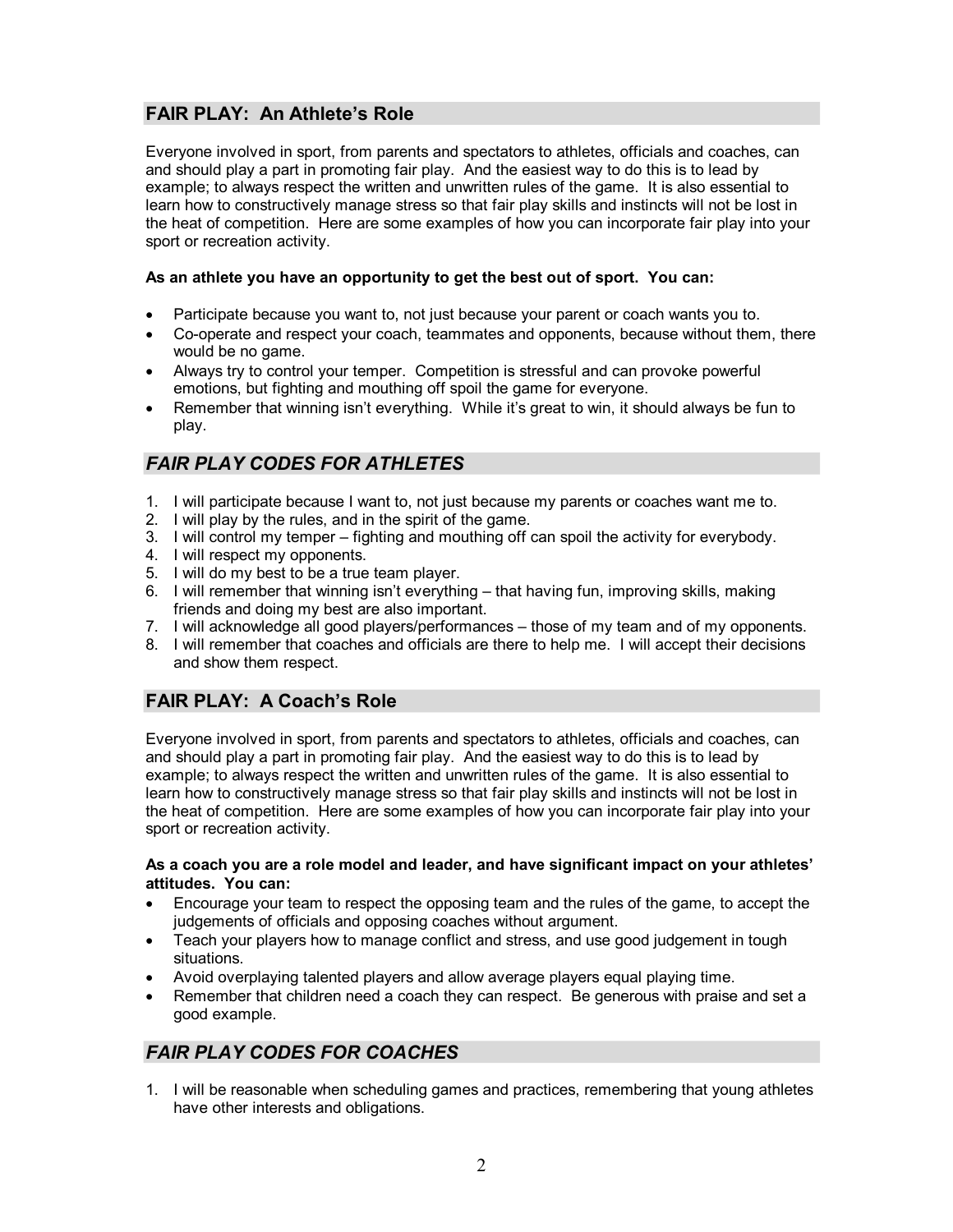- 2. I will teach my athletes to play fairly and to respect the rules, officials and opponents.
- 3. I will ensure that all athletes get equal instruction, support and playing time.
- 4. I will not ridicule or yell at my athletes for making mistakes or for performing poorly. I will remember that children play to have fun and must be encouraged to have confidence in themselves.
- 5. I will make sure that equipment and facilities are safe and match the athletes' ages and abilities.
- 6. I will remember that children need a coach they can respect. I will be generous with praise and set a good example.
- 7. I will obtain proper training and continue to upgrade my coaching skills.

### **FAIR PLAY: An Official's Role**

Everyone involved in sport, from parents and spectators to athletes, officials and coaches, can and should play a part in promoting fair play. And the easiest way to do this is to lead by example; to always respect the written and unwritten rules of the game. It is also essential to learn how to constructively manage stress so that fair play skills and instincts will not be lost in the heat of competition. Here are some examples of how you can incorporate fair play into your sport or recreation activity.

#### **As an official, you act as the conscience, reinforcing the Fair Play principals. You can:**

- · Be consistent and objective in calling infractions, regardless of your personal feelings toward a team or individual player.
- · Prevent any players or team staff from intimidating other participants, either by word or action. Similarly, do not tolerate unacceptable conduct toward yourself, other officials, players or spectators.
- Remain open to constructive criticism and try to consider different points of view.
- Respect the athletes, their coaches and parents, and everyone involved in your sport. Remember that you have many shared interests and common sport goals.

### **FAIR PLAY CODES FOR OFFICIALS**

- 1. I will make sure that every athlete has a reasonable opportunity to perform to the best of his or her ability, within the limits of the rules.
- 2. I will avoid or put an end to any situation that threatens the safety of the athletes.
- 3. I will maintain a healthy atmosphere and environment for competition.
- 4. I will not permit the intimidation of any athlete either by word or by action. I will not tolerate unacceptable conduct toward myself, other officials, athletes or spectators.
- 5. I will be consistent and objective in calling all infractions, regardless of my personal feelings toward a team or individual athlete.
- 6. I will handle all conflicts firmly but with dignity.
- 7. I accept my role as a teacher and role model for fair play, especially with young participants.
- 8. I will be open to discussion and contact with the athletes before and after the game.
- 9. I will remain open to constructive criticism and show respect and consideration for different points of view.
- 10. I will obtain proper training and continue to upgrade my officiating skills.

## **FAIR PLAY: A Parent's Role**

Everyone involved in sport, from parents and spectators to athletes, officials and coaches, can and should play a part in promoting fair play. And the easiest way to do this is to lead by example; to always respect the written and unwritten rules of the game. It is also essential to learn how to constructively manage stress so that fair play skills and instincts will not be lost in the heat of competition. Here are some examples of how you can incorporate fair play into your sport or recreation activity.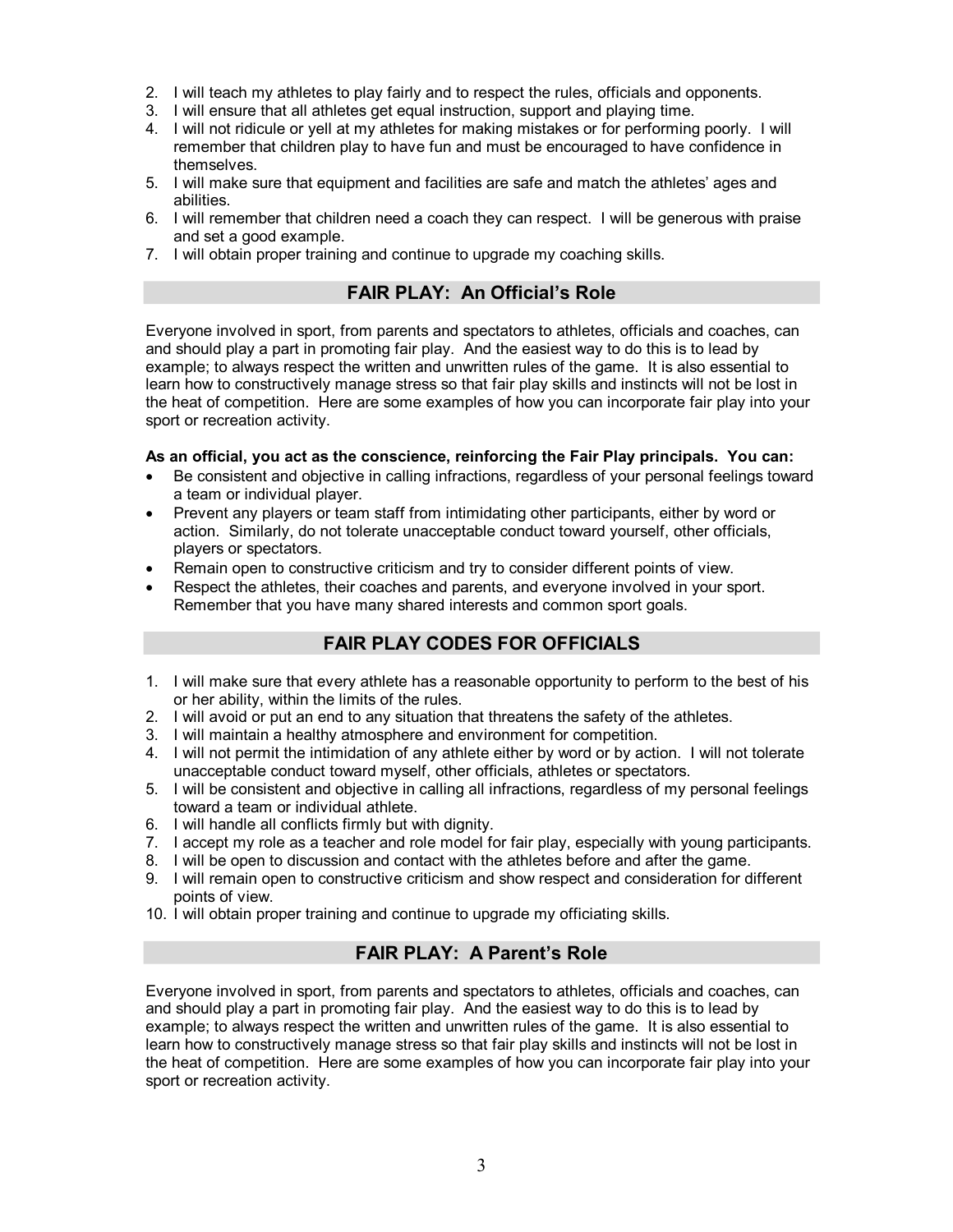**As a parent, you have significant impact on how your child feels about his or her achievements in sport, and in all aspects of life. You can:**

- · Avoid forcing your child to participate in a sport, and remember that your child is playing for his/her enjoyment, not yours.
- · Discuss Fair Play issues openly with your child. Encourage him/her to play by the rules and resolve conflicts without resorting to violence. Help them understand that violence is unacceptable in professional sport.
- · Teach your child that although it is fun to win, trying hard and doing one's best is really the name of the game. Never ridicule or get angry at your child for making a mistake or losing a competition. Offer constructive advice and assurance that continued effort will make for improved performance the next time out.
- Remember that children learn best by example. Be a supportive and fair spectator. Applaud good plays by members of both teams.

## **FAIR PLAY CODES FOR PARENTS**

- 1. I will not force my child to participate in sports.
- 2. I will remember that my child plays sport for his/her enjoyment, not for mine.
- 3. I will encourage my child to play by the rules and to resolve conflicts without resorting to hostility or violence.
- 4. I will teach my child that doing one's best is as important as winning, so that my child will never feel defeated by the outcome of a game/event.
- 5. I will make my child feel like a winner every time by offering praise for competing fairly and trying hard.
- 6. I will never ridicule or yell at my child for making a mistake or losing a competition.
- 7. I will remember that children learn best by example. I will applaud good
- players/performances by both my child's team and their opponents.
- 8. I will never question the officials' judgement or honesty in public.
- 9. I will support all efforts to remove verbal and physical abuse from children's sporting activities.
- 10. I will respect and show appreciation for the volunteer coaches who give their time to provide sport activities for my child.

### **FAIR PLAY: An Administrator's Role**

Everyone involved in sport, from parents and spectators to athletes, officials and coaches, can and should play a part in promoting fair play. And the easiest way to do this is to lead by example; to always respect the written and unwritten rules of the game. It is also essential to learn how to constructively manage stress so that fair play skills and instincts will not be lost in the heat of competition. Here are some examples of how you can incorporate fair play into your sport or recreation activity.

#### **As a sport administrator, league or club official, you set the tone for fair and ethical competition. You can:**

- Make sure that coaches and officials are capable of promoting fair play as well as the development of sound judgement and good technical skills. Encourage them to become certified.
- · Do you best to ensure that all children are given the same chance to participate, regardless of age, gender, ability, ethnic background or race.
- · Work toward ensuring that recreation department staff, parents, coaches and participants understand their role and their responsibility for promoting fair play in sports.
- · Distribute Fair Play Codes to spectators, coaches, players, officials, parents and news media.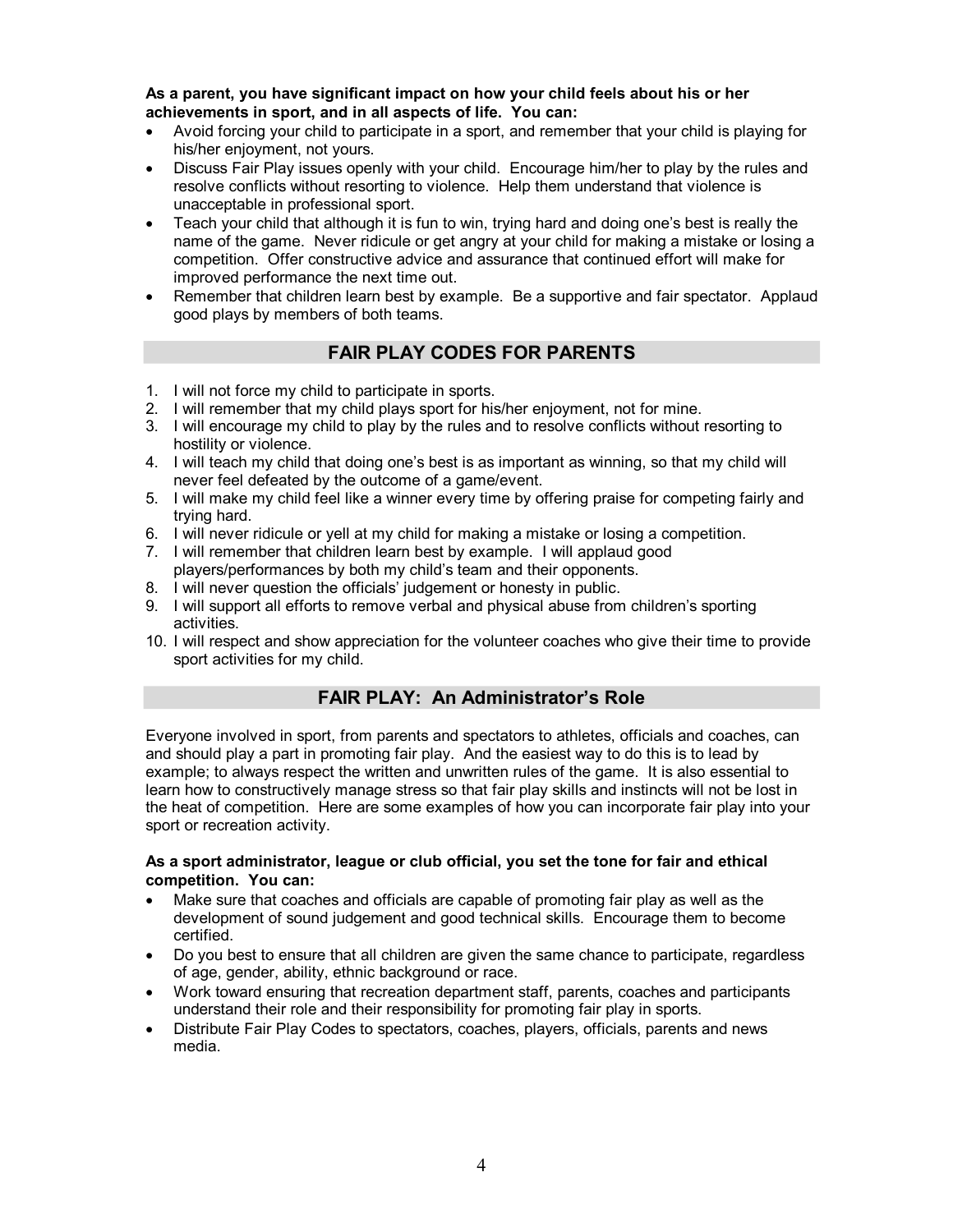## **FAIR PLAY CODES FOR ADMINISTRATORS**

- 1. I will do my best to see that all children are given the same chance to participate, regardless of gender, ability, ethnic background or race.
- 2. I will absolutely discourage any sport program from becoming primarily an entertainment for the spectator.
- 3. I will make sure that all equipment and facilities are safe and match the athletes' ages and abilities.
- 4. I will make sure that the age and maturity level of the children are considered in program development, rule enforcement and scheduling.
- 5. I will remember that play is done for its own sake and make sure that winning is kept in proper perspective.
- 6. I will distribute the fair play codes to spectators, coaches, athletes, officials, parents and media.
- 7. I will make sure that coaches and officials are capable of promoting fair play as well as the development of good technical skills, and I will encourage them to become certified.

## **FAIR PLAY: An Spectator's Role**

Everyone involved in sport, from parents and spectators to athletes, officials and coaches, can and should play a part in promoting fair play. And the easiest way to do this is to lead by example; to always respect the written and unwritten rules of the game. It is also essential to learn how to constructively manage stress so that fair play skills and instincts will not be lost in the heat of competition. Here are some examples of how you can incorporate fair play into your sport or recreation activity.

#### **As a spectator, you set the appropriate tone during competition. You can:**

- · Avoid ridiculing an athlete for making a mistake during competition. Give positive feedback that motivates and encourages continued effort. Remember that children play sport for their own enjoyment, rather than to entertain others.
- Show respect for the coach and the officials, and their decisions.
- · Condemn violence and verbal abuse and express your disapproval of such tactics to coaches and league officials.
- Encourage and applaud fair and skillful plays by all participants.

### **FAIR PLAY CODES FOR SPECTATORS**

- 1. I will remember that children play sport for their enjoyment. They are not playing to entertain me.
- 2. I will not have unrealistic expectations. I will remember that child athletes are not miniature professionals and cannot be judged by professional standards.
- 3. I will respect the officials' decisions and I will encourage participants to do the same.
- 4. I will never ridicule an athlete for making a mistake during a competition. I will give positive comments that motivate and encourage continued effort.
- 5. I will condemn the use of violence in any form and will express my disapproval in an appropriate manner to coaches and league officials.
- 6. I will show respect for my team's opponents, because without them, there would be no game.
- 7. I will not use bad language, nor will I harass athletes, coaches, officials or other spectators.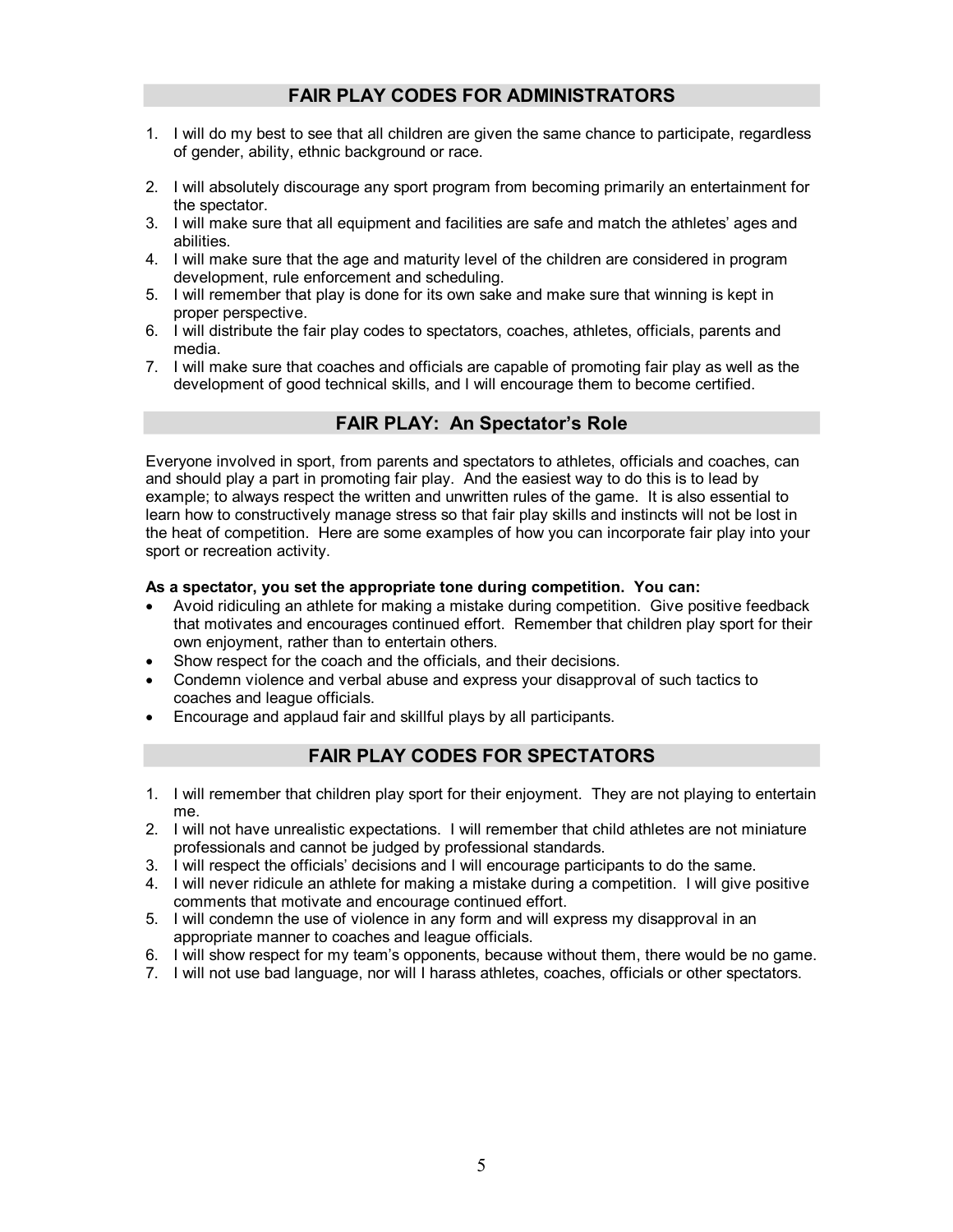### **APPENDIX D: CONDUCT OF HEARINGS BEFORE VARIOUS LACROSSE TRIBUNALS**

For those individuals who preside at the hearings of various lacrosse tribunals, there are four cardinal principles. They are as follows:

- 1. Process is the most important factor in such hearings. The process is how the hearing is conducted. The most important factor is not who wins or loses.
- 2. The process must be fair.
- 3. Those who preside must come to the hearing with an open mind.
- 4. Be polite (even if it is difficult).

There are twelve specific rules which ought to be adhered to. They are as follows:

- 1. Read over the rules which apply to the particular case before you. You may think you know these rules without reference. You are wrong. Bring the rule book with you. Also bring paper and a pen or pencil.
- 2. Before the hearing begins, read all the material which has been filed. Note particular questions you may have in the margin.
- 3. Arrive in good time for the hearing. Do not arrive late.
- 4. Before the hearing starts, do not talk to the parties who appear before you, unless it is to say simply "hello" or to advise someone where the washroom is. Nothing is more disconcerting to the other side than to see a member of the tribunal in conversation with the other side, even if it only relates to pleasantries.
- 5. Make sure that the room where the hearing is to take place is properly set up before the hearing starts. If the furniture needs to be rearranged, do this before the scheduled time for the commencement of the hearing.
- 6. Call the hearing to order, describe the procedure to be followed. Introduce everybody. Although some organizations have both parties in the room at the same time, this may lead to outbursts and could intensify antagonism between the two parties. You may find it preferable to listen to and question each party separately. Make sure both parties understand the procedure to be used. Whoever has the onus of establishing the facts is heard first.
- 7. At the end of each side's presentation, if you have a question, ask it then. Do not interrupt the presentation unless absolutely necessary for purposes of clarification.
- 8. Have paper and pencil available. Make a note when something strikes you as important.
- 9. The members of the tribunal should retire to consider their decision. This means you must have your own room for your deliberations in the absence of the parties. This may be done by moving into another room or by asking the parties to leave the room you are in.
- 10. Write out your decision promptly. Give reasons. The reasons may be set up as follows: – Describe the issue
	- Set forth the relevant facts
	- Summarize in brief form each side's argument
	- State your findings
	- State your decision

The reasons do not need to be long, but they must be clear and deal with the issues raised.

- 11. The written decision should be delivered (by hand, e-mail or mail) to the individual facing the disciplinary action. They should also be advised at that time of the appeal procedure available to them within your organization or though the BCLA.
- 12. At the end, leave and go home. Do not talk to the parties prior to the decision being delivered.

**REMEMBER**: At the end, it is important that both sides feel they have been given a fair hearing.